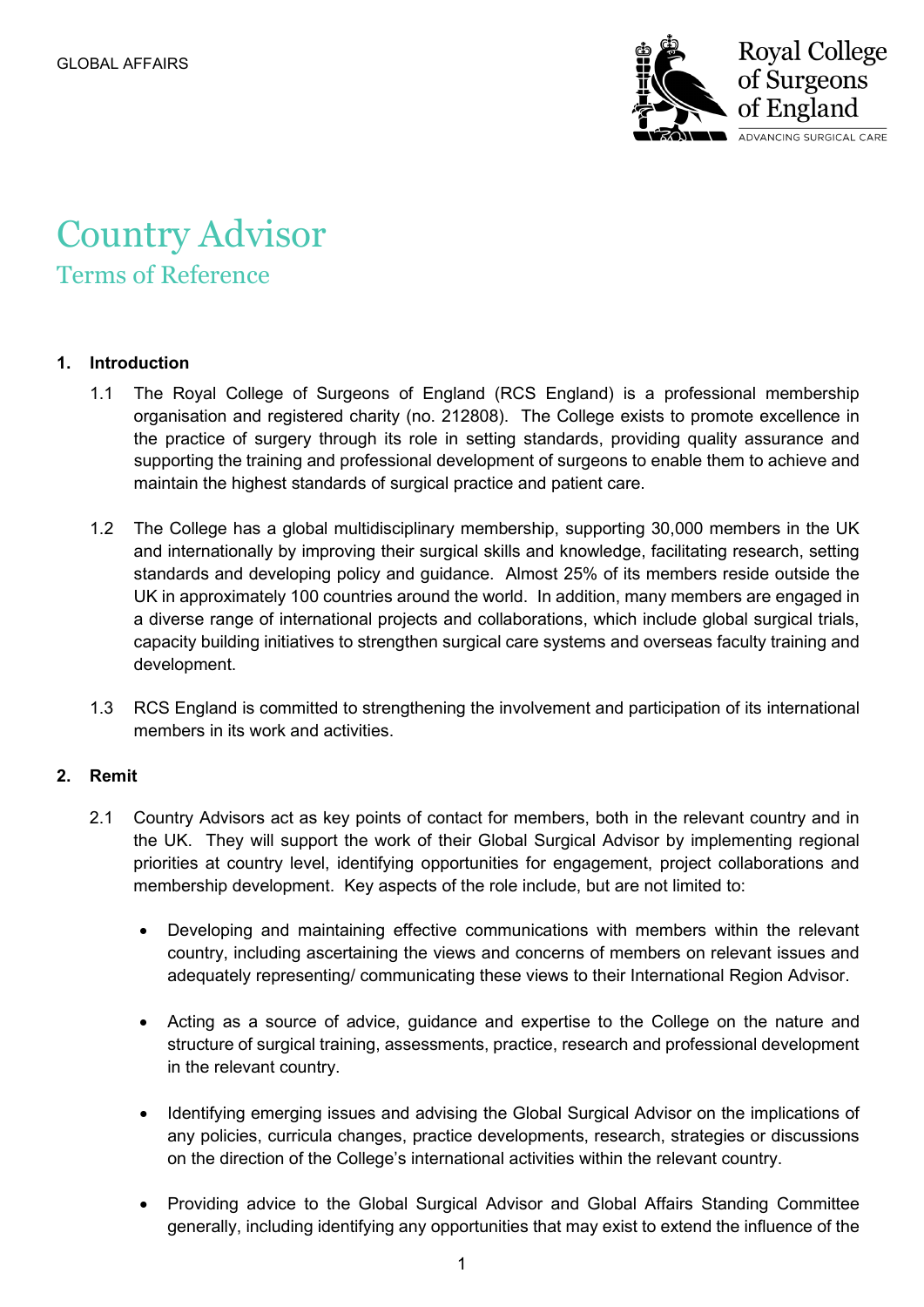

College, secure funding from external sources, strengthen or build its profile and consolidate its position.

• Promoting the College, its services, qualifications, courses, training programmes, examinations and standards.

#### **3. Appointment**

#### 3.1 Eligibility

At the time of taking up the position, Country Advisors must be:

- (a) A fellow or member in good standing or prepared to apply for *ad eundum* fellowship/ membership;
- (b) In good standing with their relevant national medical authority;
- (c) Up to date with their Continuing Professional Development (CPD)/ Continuing Medical Education (CME) requirements;
- (d) In current surgical practice; and
- (e) Residing in the country that they will be representing (desirable, but not essential).
- 3.3 Procedure
	- (a) The procedure for appointing Country Advisor(s) shall be determined by the Global Surgical Advisor for the region. The Global Surgical Advisor may also appoint more than one Country Advisor in a single territory, if this is deemed appropriate.
	- (b) In determining the procedure and number of Country Advisors to be appointed, the Global Surgical Advisor shall consider a number of factors, including the following:
		- The number of College members within the country.
		- Country size and population;
		- The activities of the College within the country and any existing or proposed collaborations or partnerships.
		- Whether the country would be best served by holding elections, inviting expressions of interest or establishing an interview panel.
	- (c) Members who wish to be considered for a Country Advisor position should demonstrate, amongst other things, the following skills and qualities:
		- A commitment to promoting the College, its services, qualifications, examinations and standards within the specified region.
		- Knowledge and understanding of surgical education, training, practice and research in the country.
		- Well established contacts with surgeons and relevant health institutions within the country.
		- Involvement in or membership of professional networks, forums or associations within the country.
		- Ability to work as part of a team and be proactive.
		- Ability to provide leadership, set goals and inspire others.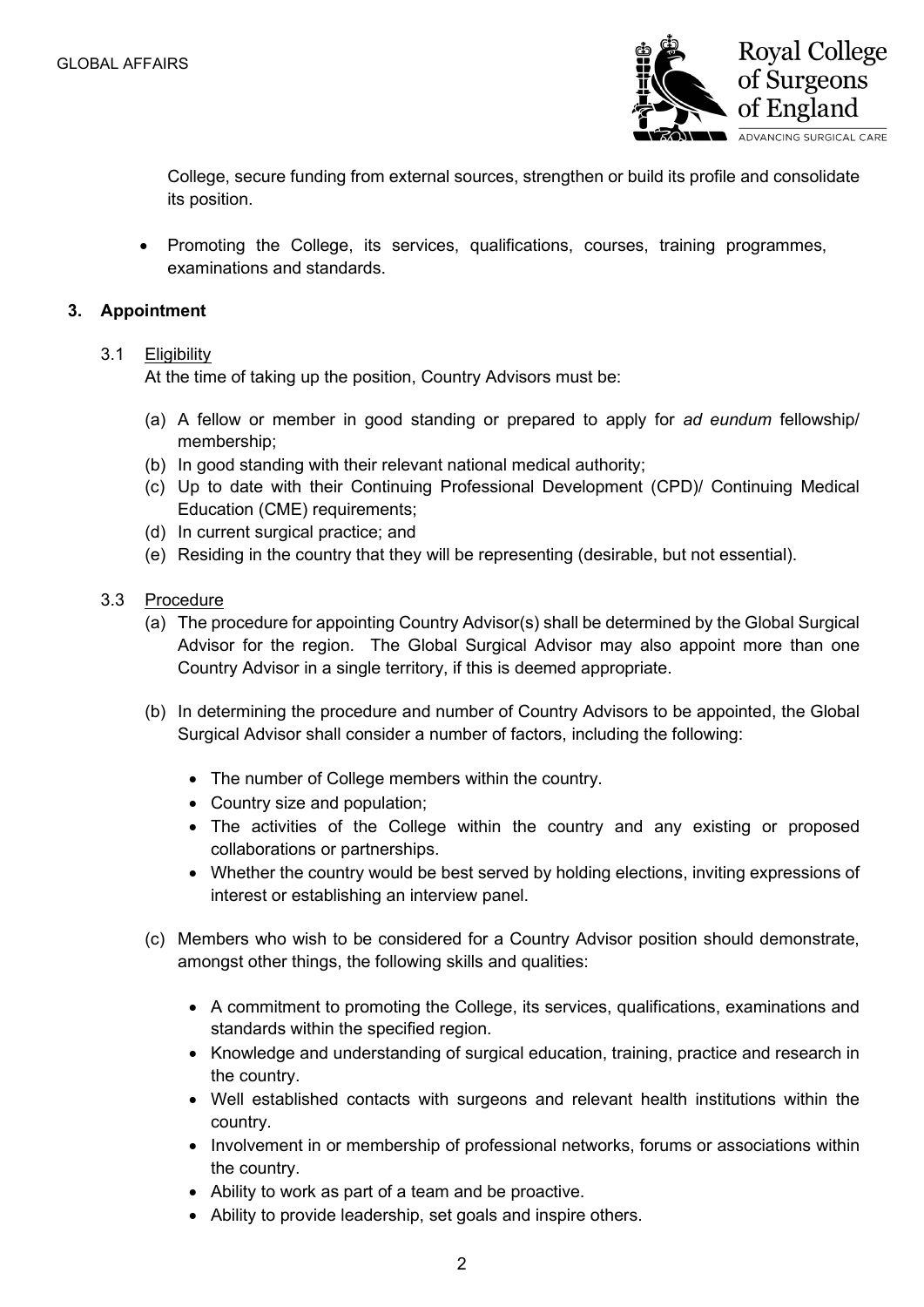

- An interest in developing new College-supported activities for pathologists and other health care professionals in the country.
- (d) Ideally, Country Advisors must reside within the country that they wish to represent.

# 3.4 Approval

The appointment of County Advisors shall be approved by the Global Affairs Standing Committee and then forwarded to the RCS England Council (the 'Council') for final approval.

#### 3.5 Term

Country Advisors shall be appointed for a term of three years. Subject to approval by Council, the term shall be renewable for a further two years.

# **4. Accountability and reporting**

- 4.1 Once appointed, Country Advisors shall be accountable to their Global Surgical Advisor and will be expected to:
	- (a) Represent the College in their respective countries in their professional relationships and through attendance at national and/or regional meetings. Advisors will represent the College by describing themselves as the 'RCS England Country Advisor for [Country]' and by promoting as appropriate the College's international activities, vision and mission.
	- (b) Actively contribute to the development and implementation of College projects within the country or region, providing written reports where appropriate.
	- (c) Build the profile and presence of the College within the country.
	- (d) Communicate and engage with members within the country on a regular basis.
	- (e) Promote and raise awareness of education, training, research and practice issues and developments within the country amongst the wider membership using the College website, Bulletin, Newsletter, social media and College events or meetings.
	- (f) Keep up-to-date with any rules, regulations and processes underpinning the work of the College in training, research, examinations and continuing professional development.
	- (g) Contribute to the Global Surgical Advisor's end of year report to the Global Affairs Standing Committee.

# **5. College Support for the Role**

- 5.1 Country Advisors will be expected to work closely with their Global Surgical Advisor and the RCS England Global Affairs Office as they undertake their role. In return, Country Advisors will receive the following support:
	- (a) An induction programme;